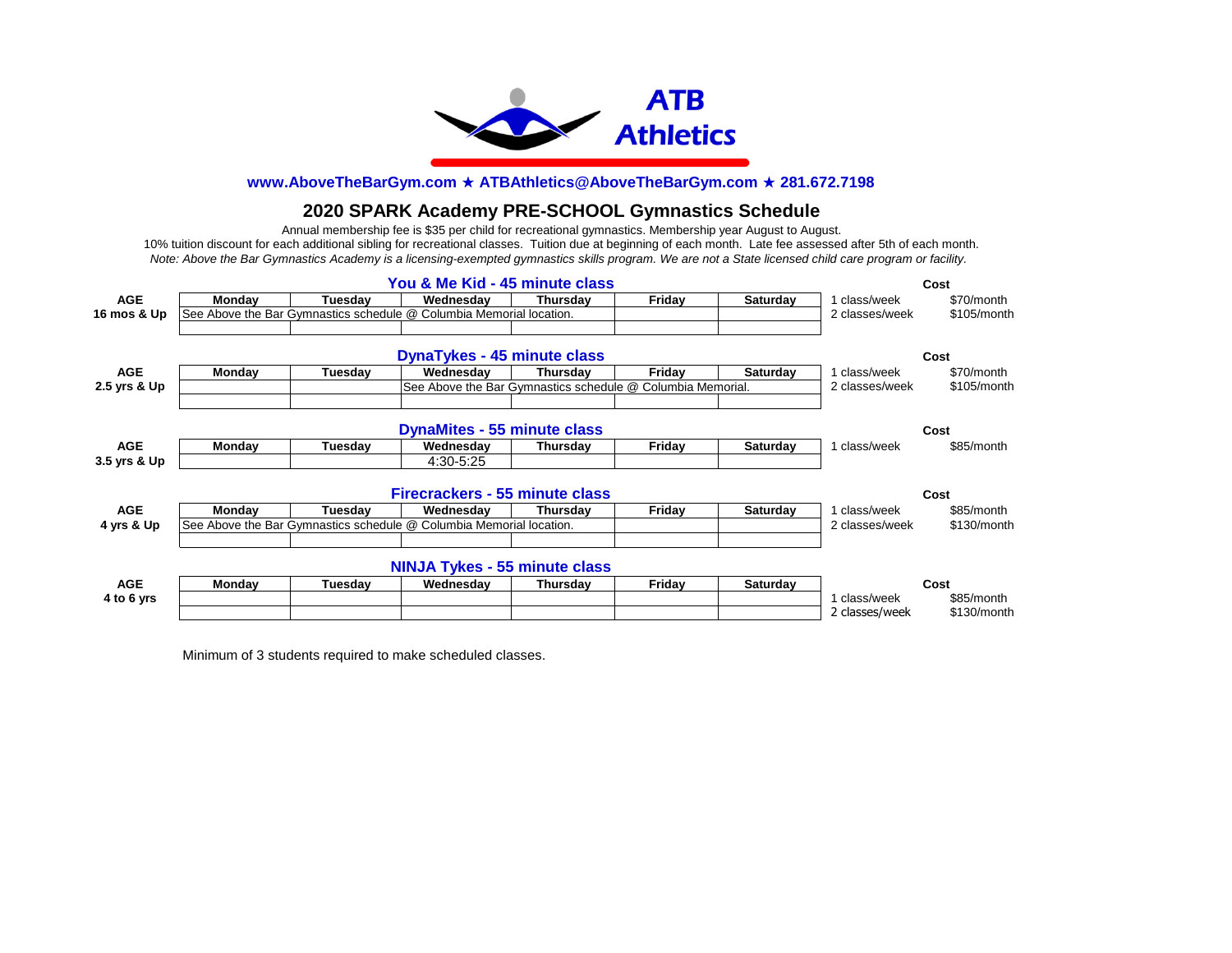

# **2020 C.H.A.M.P. Academy School-Age T&T and NINJA Schedule**

Annual membership year August to August. Membership fee is \$35 per child for recreational gymnastics.

*Note: Above the Bar Gymnastics Academy is a licensing-exempted gymnastics skills program. We are not a State licensed child care program or facility.*  10% tuition discount for each additional sibling for recreational classes. Tuition due at beginning of each month. Late fee assessed after 5th of each month.

### **★ Tumbling & Trampoline CLASSES ★**

|               |        |         | <b>T&amp;T Bronze - 55 minute class</b>        |               |        |                 |                                | Cost                      |
|---------------|--------|---------|------------------------------------------------|---------------|--------|-----------------|--------------------------------|---------------------------|
| <b>AGE</b>    | Monday | Tuesday | Wednesday                                      | Thursday      | Friday | Saturday        | 1 class/week                   | \$85/month                |
| 5 yrs & up    |        |         |                                                |               |        |                 |                                |                           |
|               |        |         |                                                | $6:30 - 7:25$ |        |                 |                                |                           |
|               |        |         | T&T Pre-team - 120 minute class                |               |        |                 |                                | Cost                      |
| <b>AGE</b>    | Monday | Tuesday | Wednesday                                      | Thursday      | Friday | <b>Saturday</b> | 1 class/week                   | \$130/month               |
| 5 yrs & up    |        |         |                                                | 4:30-6:30     |        |                 |                                |                           |
|               |        |         | ★ NINJA Gym CLASSES ★                          |               |        |                 |                                |                           |
|               |        |         | <b>NINJA Tykes - 55 minute class</b>           |               |        |                 |                                |                           |
| <b>AGE</b>    | Monday | Tuesday | Wednesday                                      | Thursday      | Friday | Saturday        |                                | Cost                      |
| 4 to 6 yrs    |        |         |                                                |               |        |                 | 1 class/week<br>2 classes/week | \$85/month<br>\$130/month |
|               |        |         | <b>Junior NINJA Warriors - 55 minute class</b> |               |        |                 |                                |                           |
| <b>AGE</b>    | Monday | Tuesday | Wednesdav                                      | Thursdav      | Friday | <b>Saturday</b> |                                | Cost                      |
| 7 to 9 yrs    |        |         | 5:30-6:25                                      |               |        |                 | 1 class/week                   | \$85/month                |
|               |        |         |                                                |               |        |                 | 2 classes/week                 | \$130/month               |
|               |        |         | <b>Senior NINJA Warriors - 55 minute class</b> |               |        |                 |                                |                           |
| <b>AGE</b>    | Monday | Tuesday | Wednesday                                      | Thursday      | Friday | <b>Saturday</b> |                                | Cost                      |
| 10 yrs $&$ up |        |         |                                                |               |        |                 | 1 class/week                   | \$85/month                |
|               |        |         | 6:30-7:25                                      |               |        |                 | 2 classes/week                 | \$130/month               |

Minimum of 3 students required to make scheduled classes.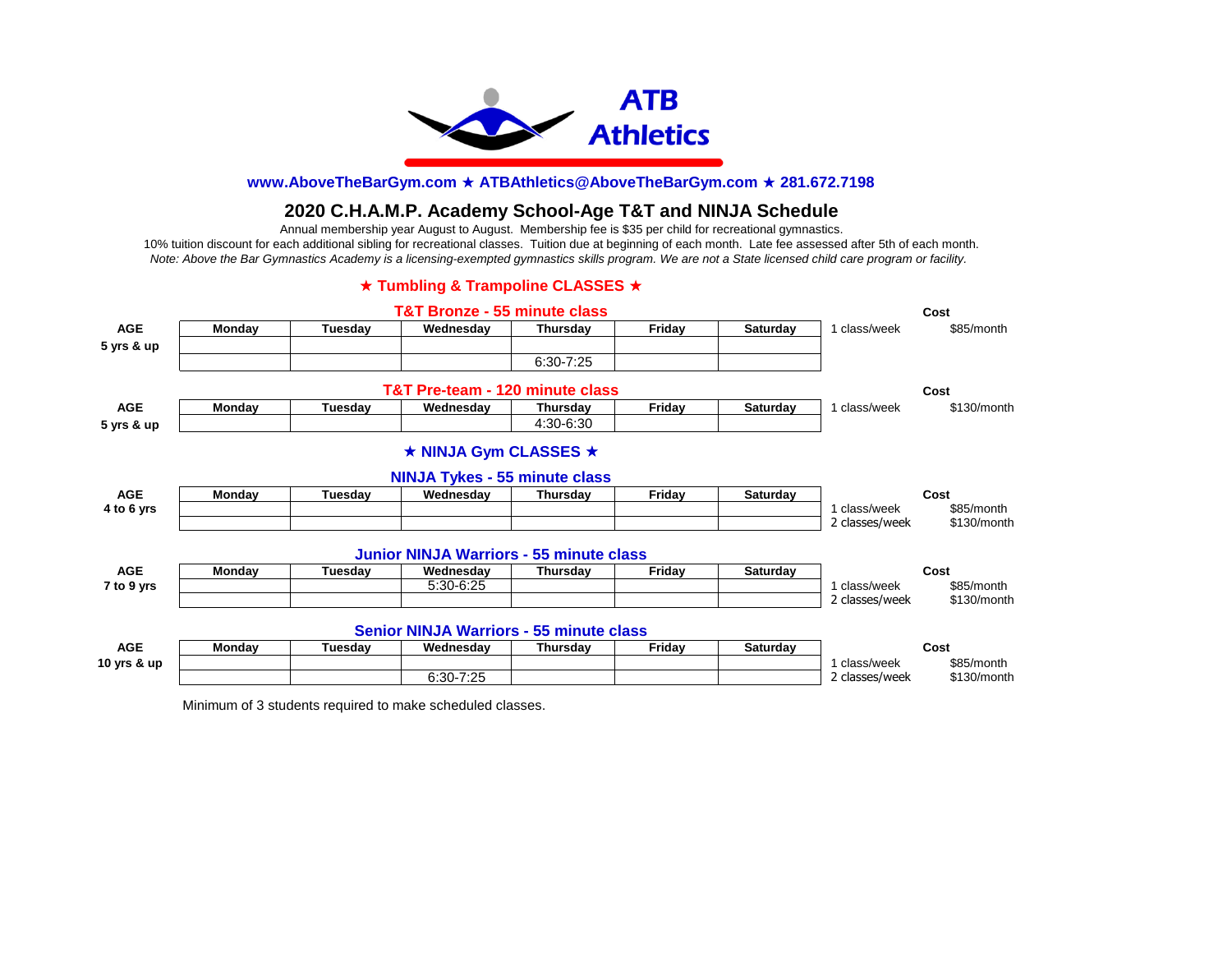

# **2020 C.H.A.M.P. Academy School-Age TUMBLE Schedule**

Annual membership year August to August. Membership fee is \$35 per child for recreational gymnastics. 10% tuition discount for each additional sibling for recreational classes. Tuition due at beginning of each month. Late fee assessed after 5th of each month. *Note: Above the Bar Gymnastics Academy is a licensing-exempted gymnastics skills program. We are not a State licensed child care program or facility.* 

#### **★ TUMBLING CLASSES ★**

#### **Rumble Tumble Bronze - 55 minute class**

| <b>AGE</b> | Monday        | Tuesday       | Wednesday                                     | Thursday  | Friday | Saturday | Cost           |             |
|------------|---------------|---------------|-----------------------------------------------|-----------|--------|----------|----------------|-------------|
| 5 yrs & up |               |               |                                               |           |        |          | 1 class/week   | \$85/month  |
|            |               |               | 5:30-6:25                                     |           |        |          | 2 classes/week | \$130/month |
|            |               | $6:30 - 7:25$ | $6:30 - 7:25$                                 | 6:30-7:25 |        |          | 3 classes/week | \$170/month |
|            |               |               | <b>Rumble Tumble Silver - 55 minute class</b> |           |        |          |                |             |
| <b>AGE</b> | Monday        | Tuesdav       | Wednesday                                     | Thursday  | Friday | Saturday |                | Cost        |
| 5 yrs & up |               | 5:30-6:25     |                                               | 5:30-6:25 |        |          | 1 class/week   | \$85/month  |
|            |               |               |                                               |           |        |          | 2 classes/week | \$130/month |
|            |               |               | <b>Rumble Tumble Gold - 55 minute class</b>   |           |        |          |                |             |
| <b>AGE</b> | <b>Monday</b> | Tuesday       | Wednesdav                                     | Thursday  | Friday | Saturday |                | Cost        |
| 5 yrs & up |               |               | 7:30-8:25                                     |           |        |          | 1 class/week   | \$85/month  |
|            |               |               |                                               |           |        |          | 2 classes/week | \$130/month |
|            |               |               | <b>Cheer Prep - 55 minute class</b>           |           |        |          |                |             |
| <b>AGE</b> | Monday        | Tuesday       | Wednesday                                     | Thursday  | Friday | Saturday | Cost           |             |
| 6 yrs & up |               |               | 5:30-6:25                                     |           |        |          | 1 class/week   | \$85/month  |
|            |               |               |                                               |           |        |          | 2 classes/week | \$130/month |

Minimum of 3 students required to make scheduled classes.